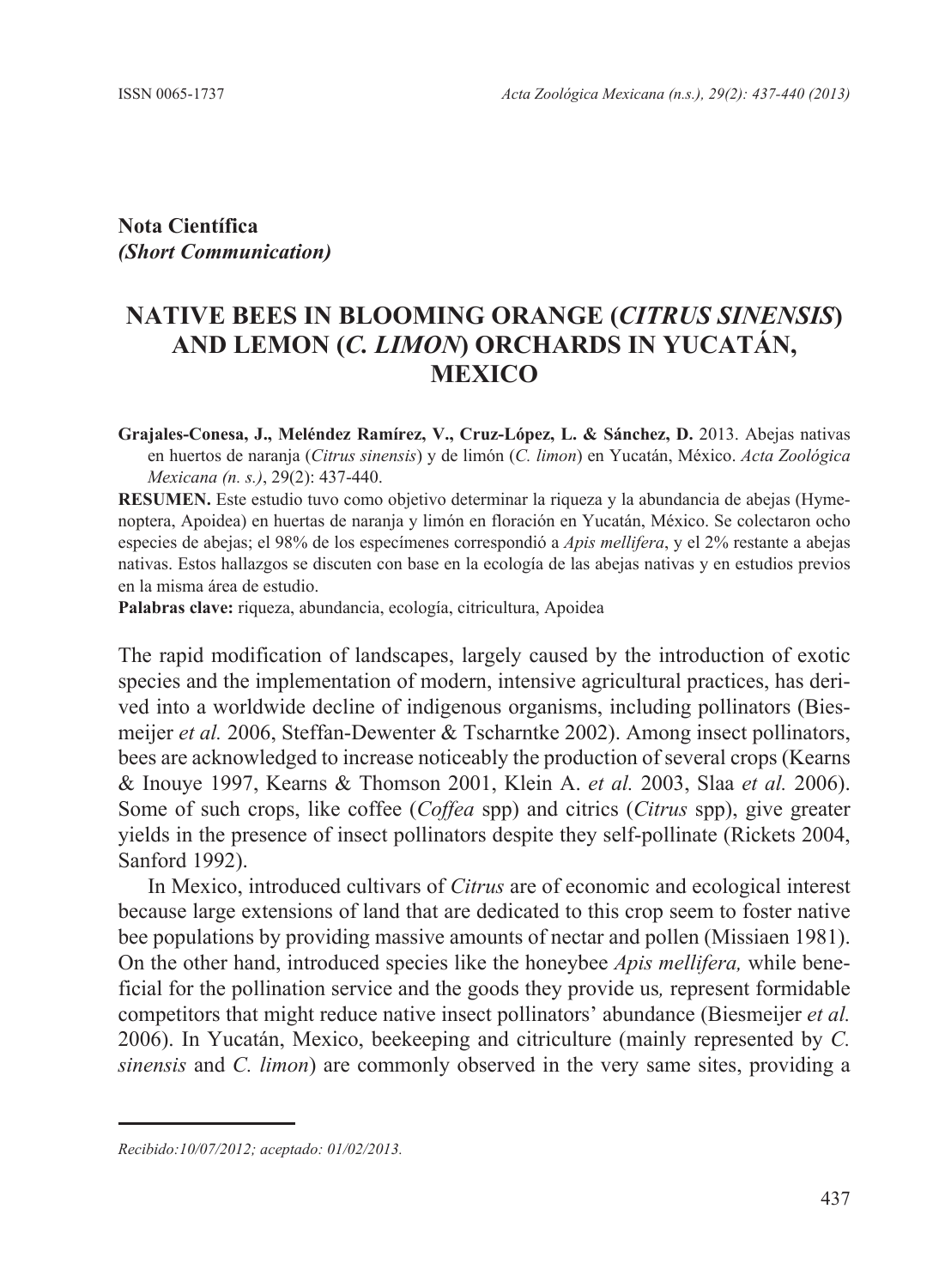good model to study the interaction between honeybees and native bees mediated by blooming crops. The aim of this study was therefore to assess the diversity and abundance of bees visiting blooming orange and lemon crops. Given the massive amounts of pollen and nectar provided by citric crops, we propose the hypothesis that the abundance of bee visitors in such plantations is distributed among the different bee species as described for more preserved sites within the study region (Monforte 2009).

The study took place in orange  $(n = 2)$  and lemon  $(n = 3)$  orchards in Oxkutzcab, Yucatan, located close to the Protected Area of San Juan Bautista Tabi (N20° 16' 19´´, W89° 30' 44'', 32m altitude), where deciduous forest represents the predominant vegetation (Flores & Espejel 1994). Insects were collected from December 2008 to February 2009 (which comprises the blooming period of citric species in the study area), 9:00 to 13:00h, by using standard insect nets during four days in randomly selected transects within each orchard (80 sampling hours in total). Specimens were mounted and conserved in boxes in the entomological collection of the Universidad Autónoma de Yucatán, until identification. The distribution of bees that visited blooming orange and lemon plantations was compared against an expected distribution using a chi square test: *A. mellifera* 55%, all the remaining bees with similar abundance (Monforte 2009).

We collected a total of 1933 specimens. In both lemon and orange orchards the relative abundance of *A. mellifera* was above 98%, while the remaining 2% were native bees (solitary bees: *Megachile, Augochlora, Lasioglossum, Hylaeus* and *Ceratina;*  social bees *Frieseomelitta nigra* and *Lestrimelitta niitkib,* Fig 1). We found a significant departure from the expected distribution in the species-abundance curve in both orange ( $\chi^2$ = 2786, DF = 6, P < 0.001) and lemon ( $\chi^2$ = 5586, DF = 4, P < 0.001) orchards. We also found that the distribution of bees between orchards was not significantly different ( $\chi^2$ = 6.45, DF = 3, P = 0.092). Overall, we did not find evidence to support the proposed hypothesis.

Pollinators' decline is seemingly caused by anthropogenic disturbances (Cairns *et al.* 2005, Kremen *et al.* 2002). In a scenario of habitat fragmentation derived by agricultural practices, remnants of natural and seminatural habitat can act as refuges for pollinators (Chacoff *et al.* 2008, Kremen *et al.* 2002). In our study sites, where natural habitats meet agricultural landscapes, we observed overwhelming numbers of *A. mellifera* in orange and lemon flowers (≈98%), despite it is known that this species is not an efficient pollinator for this crop (Chacoff *et al.* 2008). Native bees were heavily underrepresented in our surveys, which does not necessarily means they are less abundant in the area surrounding the crops: our study sites were selected such that the nearest colonies of native bees and honeybees were 1 km away from the forest remnants. At this location, where the forest limits with citric crops, other study reported higher numbers of native bees, but still *A. mellifera* had 55% of relative abundance, followed by *Lasioglossum*, *Hylaeus*, *Ceratina*, *Scaptotrigona pectoralis*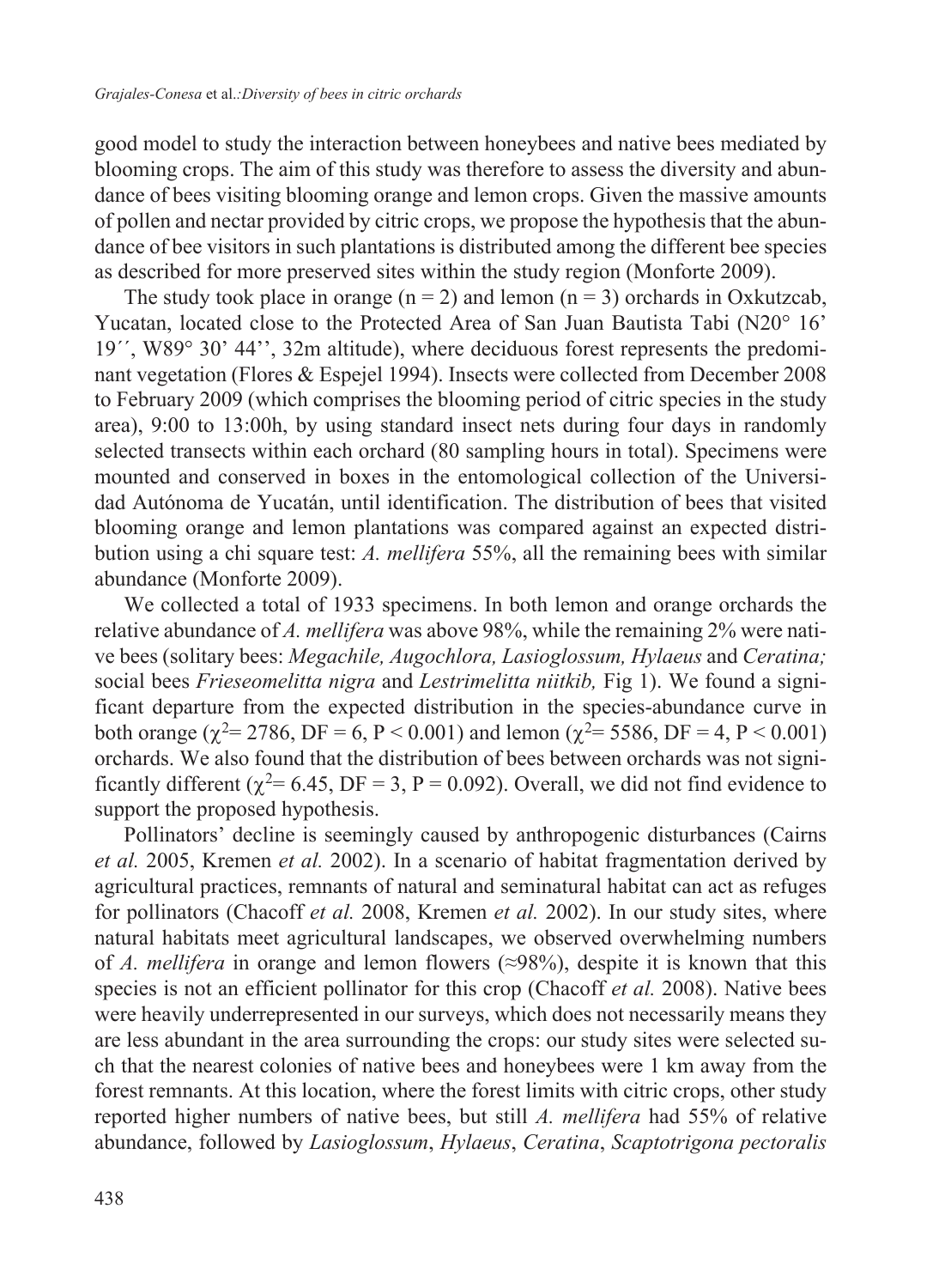

**Figure 1.** Bee species found on orange and lemon flowers in Oxkutzcab, Yucatan (Data transformed (Ln [abundance species i+1]). A. mell: *Apis mellifera*; Megach: *Megachile*; Augoch: *Augochlora*; Hyl; *Hylaeus*; Cera: *Ceratina*; Frieseo; *Friseomelittanigra*; Lestri: *Lestrimelittaniitkib.*

and *Cephalotrigona zexmeniae* (Monforte 2009). A distance effect was thus observed, with higher abundance of native bees in the edges, gradually declining towards our sampling transects. Studies on *C. paradisi* in Argentina, showed that 95% of the insect visitors were *A. mellifera,* whereas their abundance declined by half within 1 km from the forest, similar to studies in coffee plantations (Chacoff & Aizen 2006, Klein A *et al.* 2003 ). Thus flight range, in addition to the availability of nesting substrates within the orchards, might be important factors that contribute to explain our findings. Moreover, a single colony of *A. mellifera*, with several thousands of individuals, might be the only source of our collected specimens and in the studies cited lines above. Thus molecular approaches might be useful to estimate the number of colonies contributing to our samplings, which are considered the reproductive units of eusocial bees. In conclusion, our results show bee diversity differences in citric orchards surrounded by preserved and fragmented areas in the study site, suggesting the necessity to develop studies focused on the rescue of introduced and native pollinators in agricultural systems in Yucatán, Mexico.

**Acknowledgments.** We want to acknowledge the support of CONACYT and UNACH for a scholarship given to Julieta Grajales Conesa. This research was possible thanks to the support of CO-NACYT-SAGARPA Project number 24031 and to SEP-CONACYT project number 128702 "Evolución de la Cleptobiosis en *Lestrimelitta* (Apidae, Meliponini)".